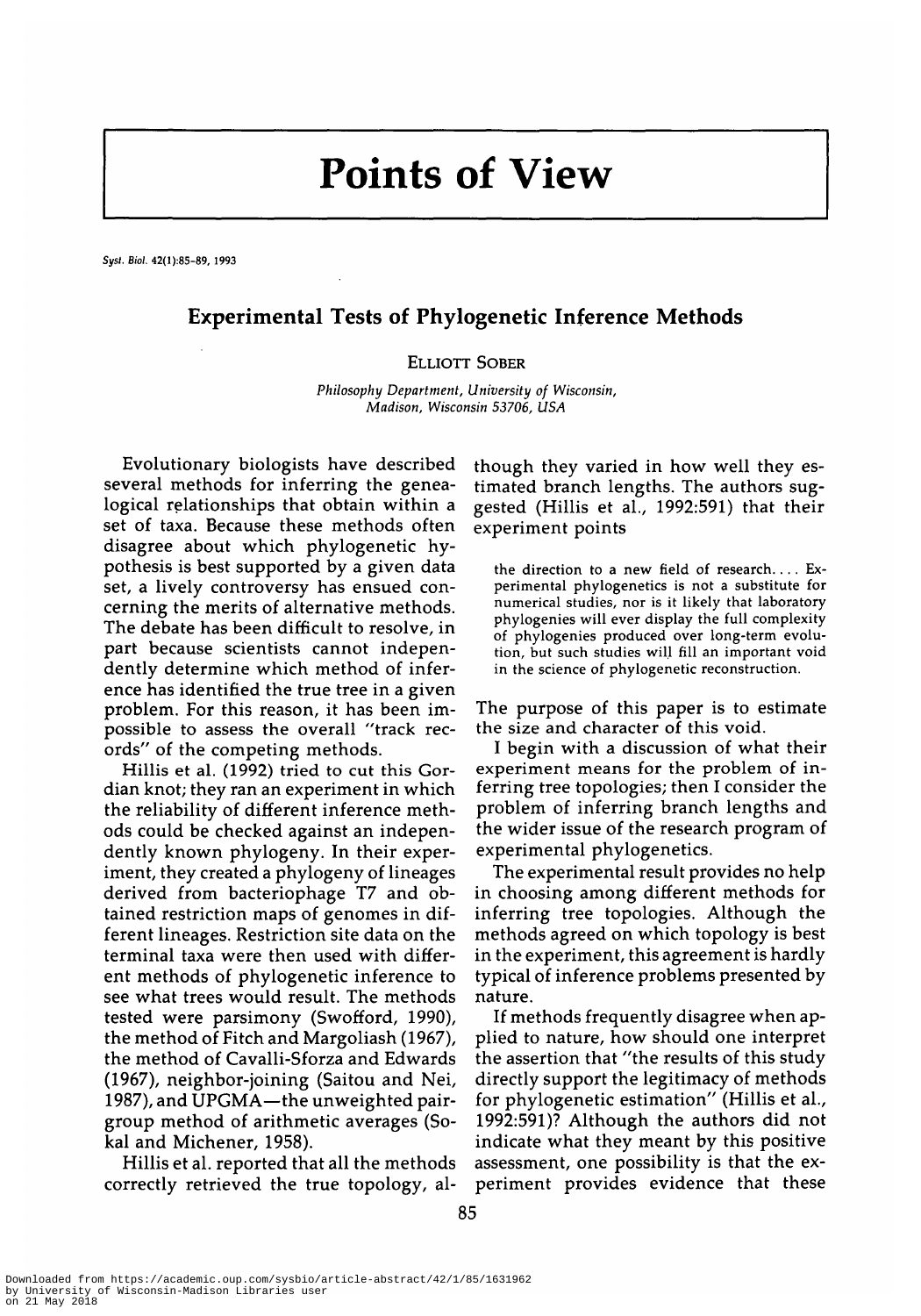methods retrieve true phylogenies in nature when the methods all agree.

To determine whether the methods' joint success in the experiment indicates that they will probably succeed when they agree on a problem drawn from nature, one must discover whether the reason for their experimental success can be expected to apply to a problem drawn from nature. To do this, a model of the evolutionary process must be developed and shown to have three properties. First, the model's assumptions must apply to the processes in the experiment. Second, the model must make it probable that the methods all will retrieve the true phylogeny when supplied with a data set that is sufficiently large. This second requirement relates to the asymptotic property that statisticians term consistency (Felsenstein, 1978; Sober, 1988). A model with these two properties explains why the methods were able to retrieve the true phylogeny in the experiment. Third, the model also must be a realistic description of evolutionary processes in nature. If all three criteria can be met, one may conclude that the success of the methods in the experiment is evidence that they will succeed when applied to nature.

A reasonable model of the processes at work in the experiment can be extracted from what Hillis et al. (1992) reported. The authors noted that they "chose to construct a symmetric phylogeny with equal distances among nodes"; they pointed out that "the number of changes per ingroup branch is not significantly heterogeneous from the expectation under a Poisson distribution" (Hillis et al., 1992:590).

Figure 1 locates the experimental process in a wider space of possibilities. The tree in Figure la obeys a uniform rate but not a constant rate model; although the probability of change<sup>1</sup> is the same across contemporaneous lineages, it is not the same among lineages at different times that have the same duration. The trees in Figures lb and lc both obey the constant rate assumption but differ in another respect. Though the probability of change per unit time is constant in Figure lb, the amount of change that can be expected to accumulate differs among the various ingroup branches because the branches have unequal durations. The branch from D to its immediate ancestor H is "longer" than the branch from A to its immediate ancestor I. In contrast, the ingroup branches in Figure lc have equal duration and share a constant probability of change per unit time; this means that the ingroup branches have a constant probability of change. The experiment of Hillis et al. (1992) appears to conform to the pattern in Figure lc, not to the patterns in Figures la or lb, because the branches were of equal duration and evolved under identical experimental conditions.

How do the issues of constant rates and equal durations between nodes affect the question of whether a method will be statistically consistent? With four or fewer taxa, a uniform rates model guarantees that parsimony and distance methods will be statistically consistent (Sober, 1988; Hendy and Penny, 1989). When rates are nonuniform, the methods can fail to be consistent (Felsenstein, 1978; Hendy and Penny, 1989), and parsimony often is more sensitive to unequal rates than are many distance methods. When rates are constant and there are more than four taxa, constant rates do not suffice for parsimony to be consistent (Hendy and Penny, 1989). Hendy and Penny (1989) conjectured that with more than four taxa, the combination of uniform rates and equal branch durations in the ingroup suffices to guarantee consistency. Supposing that this conjecture is reasonable, we may have an explanation for why abie, we may have an explanation for whylogeny in the experiment. Because the logeny in the experiment. Because the problem involved nine terminal objects, the methods converged because the true phylogeny conformed (to a high degree, if<br>not exactly) to the pattern in Figure 1c.

The next question is whether this pattern frequently carries over to inference problems drawn from nature. Systematists

<sup>1</sup> The probability of change is not the probability of various numbers of changes within a branch. Rather, it is the probability that a branch will end in state *i*, given that it begins in state *j* (where  $i \neq j$ ).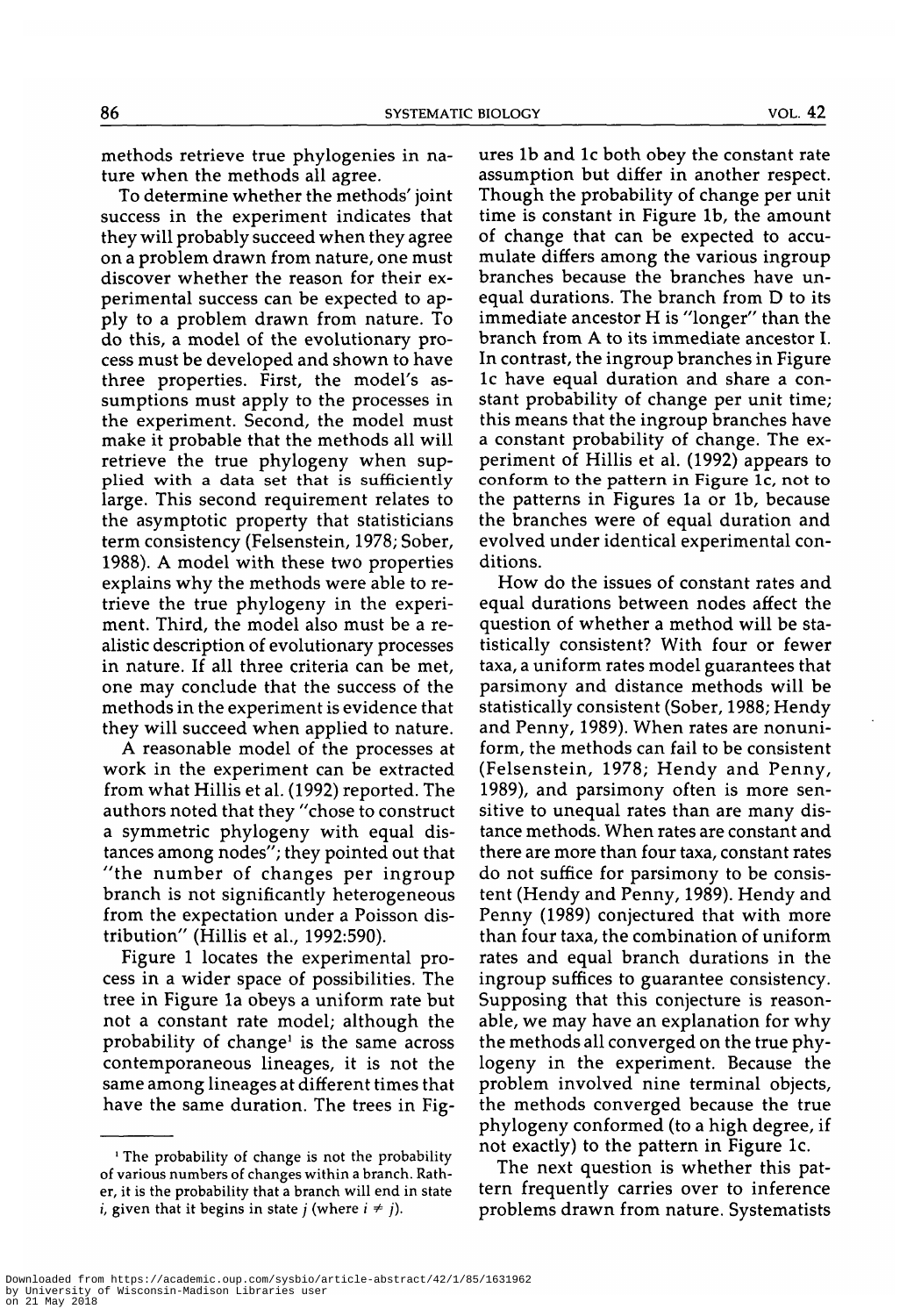

FIGURE 1. (a) Tree exhibiting uniform but not constant rates of evolution because w, x, y, and z are different. (b) Tree exhibiting both uniform and constant rates. Unequal branch durations and a constant probability of change per unit time together entail that branches have different probabilities of change, (c) Tree exhibiting both uniform and constant rates. Ingroup branches have the same probabilities of change because they are of equal duration and have the same probability of change per unit time.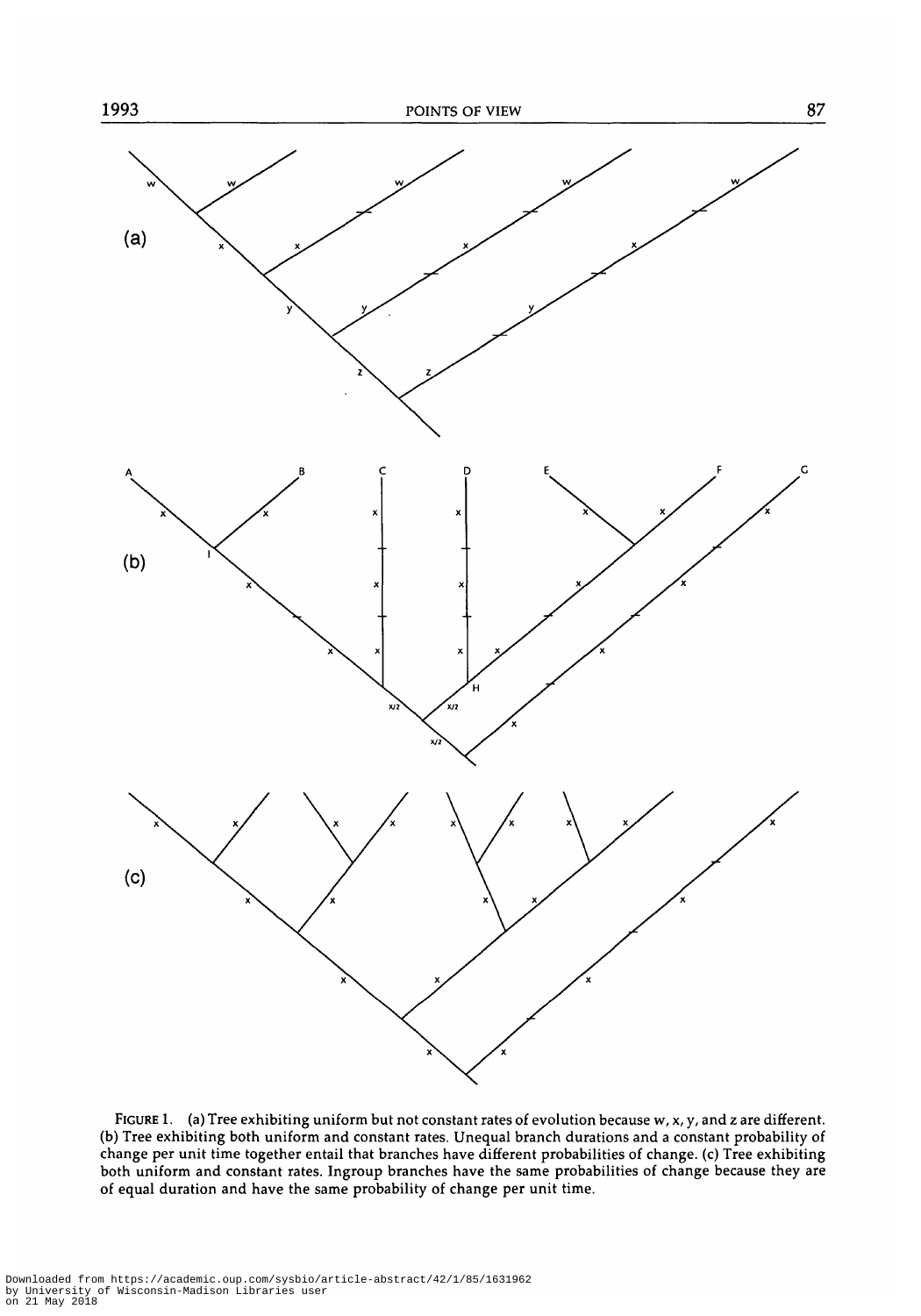have often been reluctant to regard uniform (or constant) rates as a model with general validity; the same can be said of the idea of constant ingroup branch durations. It is not clear why the success of these inference methods in the laboratory experiment provides much assurance that they can be expected to retrieve the true phylogeny in nature.

My argument has relied on the idea that one needs a model of the evolutionary process to assess whether laboratory success strongly supports the idea that a method will succeed in the wild. However, some may reply that systematists do not need a model of natural or laboratory processes to be confident that laboratory experiments are similar to natural processes. If this were correct, it would make sense to run an experiment and to extrapolate the result to nature without addressing the questions I have posed.

The problem with this reply is that it is difficult to determine whether natural processes and laboratory processes are relevantly "the same" without knowing which points of similarity and difference actually influence the performance characteristics of various phylogenetic inference methods.2 There are many similarities and many differences between the laboratory and the wild; to see which of these matters to the epistemological problem at hand requires that one pose the questions I have enumerated. Systematists who reject the idea that organisms should be grouped atheoretically also should reject the idea that experiments can be interpreted atheoretically.

An experiment can be seen to refute certain unconditional claims (e.g., the claim that a method never retrieves the true phylogeny) without involving an explicit model. But more measured claims about the strengths and weaknesses of various methods cannot be assessed in this way.

Hillis et al. (1992) did not explicitly advocate an atheoretical interpretation of their experiment; yet they drew conclusions about the legitimacy of methods for phylogenetic estimation even though they did not theorize about why the methods tested retrieved the true phylogeny.

Mathematical arguments have shown that parsimony and phenetic methods are statistically consistent in some settings but not in others. For this reason, an experiment that could empirically determine whether or under what circumstances rates are constant and branches have equal durations would be quite useful. However, an experiment designed to produce constant rates and equal branch durations does not do this. Furthermore, an experiment that detects rate inequalities or differences in branch durations need not compare how different methods of inference handle the data set obtained.

My conclusion, then, is not that laboratory experiments are useless in terms of studying the problem of phylogenetic inference applied to nature. These experiments may play a heuristic role, suggesting kinds of natural processes that make it probable (or improbable) that various methods will retrieve true phylogenies. A model may show that the success of an inference method depends on some feature of the evolutionary process, which one may seek to measure experimentally.

The problem of determining whether an inference method will probably retrieve true phylogenies from natural data sets has two parts. First, there is the empirical task of finding a realistic model of natural processes. Second, there is the mathematical problem of discovering whether the model makes it probable that the method will retrieve the true phylogeny when supplied with enough data. Neither of these problems is solved by observing that the method happens to retrieve the true phylogeny in an experiment.

I have concentrated so far on the question of how one should interpret the fact that all the methods tested in the experiment retrieve the same true tree topology. However, Hillis et al. (1992) also discov-

<sup>&</sup>lt;sup>2</sup> In the experiment, all the methods agree about which topology is best; however, for data sets drawn from nature, methods often disagree. Perhaps this is prima facie evidence that the processes in the two settings are relevantly different.